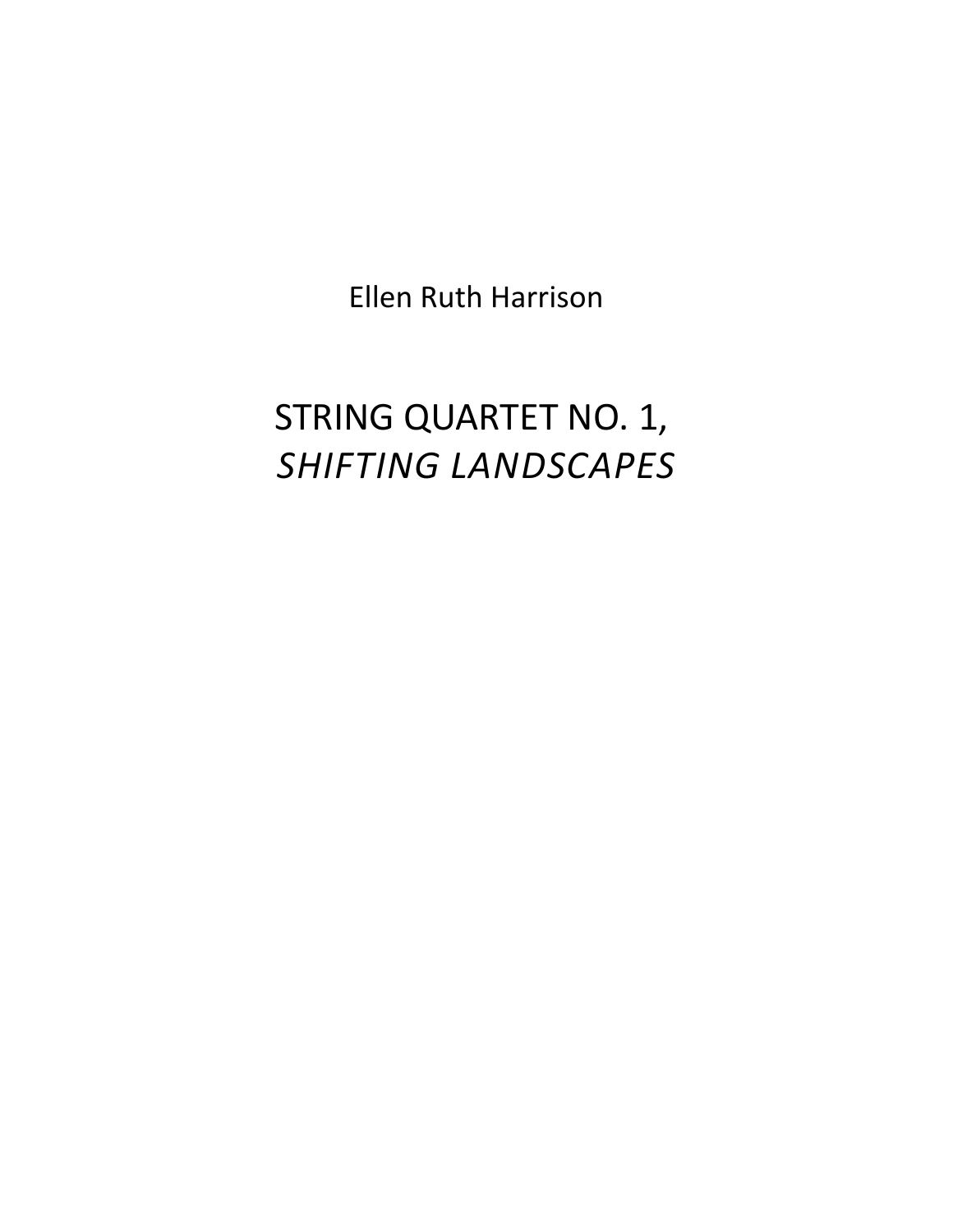#### **String Quartet No. 1, Shifting Landscapes**

**Landscapes of Sorrow Landscapes Adrift Shifting Landscapes** 

### **Ellen Ruth Harrison**

2002

The two outer movements of *String Quartet No. 1, Shifting Landscapes*, juxtapose strongly contrasting ideas while the middle movement is more lyrical and continuous in nature. The first movement is a funeral march interspersed with sections of anguished frenzy and mournful resignation, composed in response to my mother's death. The second movement serves as a tranquil oasis between the two more dramatic outer movements. Like drifting swirls of fog, fragments of melody drift in and out of focus among the different voices, converging twice only to drift apart again. The third movement is a crazy dance with shifting, irregular meters that frames a tranquil otherworldly melodic section anchored by an ethereal ostinato that recalls the rhythm of the opening funeral march. The shifting, irregular meters of the dance sections propel the movement to an explosive climax after which wisps of melodic fragments appear as the piece comes to a close.

Duration: circa 16 minutes

EllenRuthHarrison.com ellen.harrison@uc.edu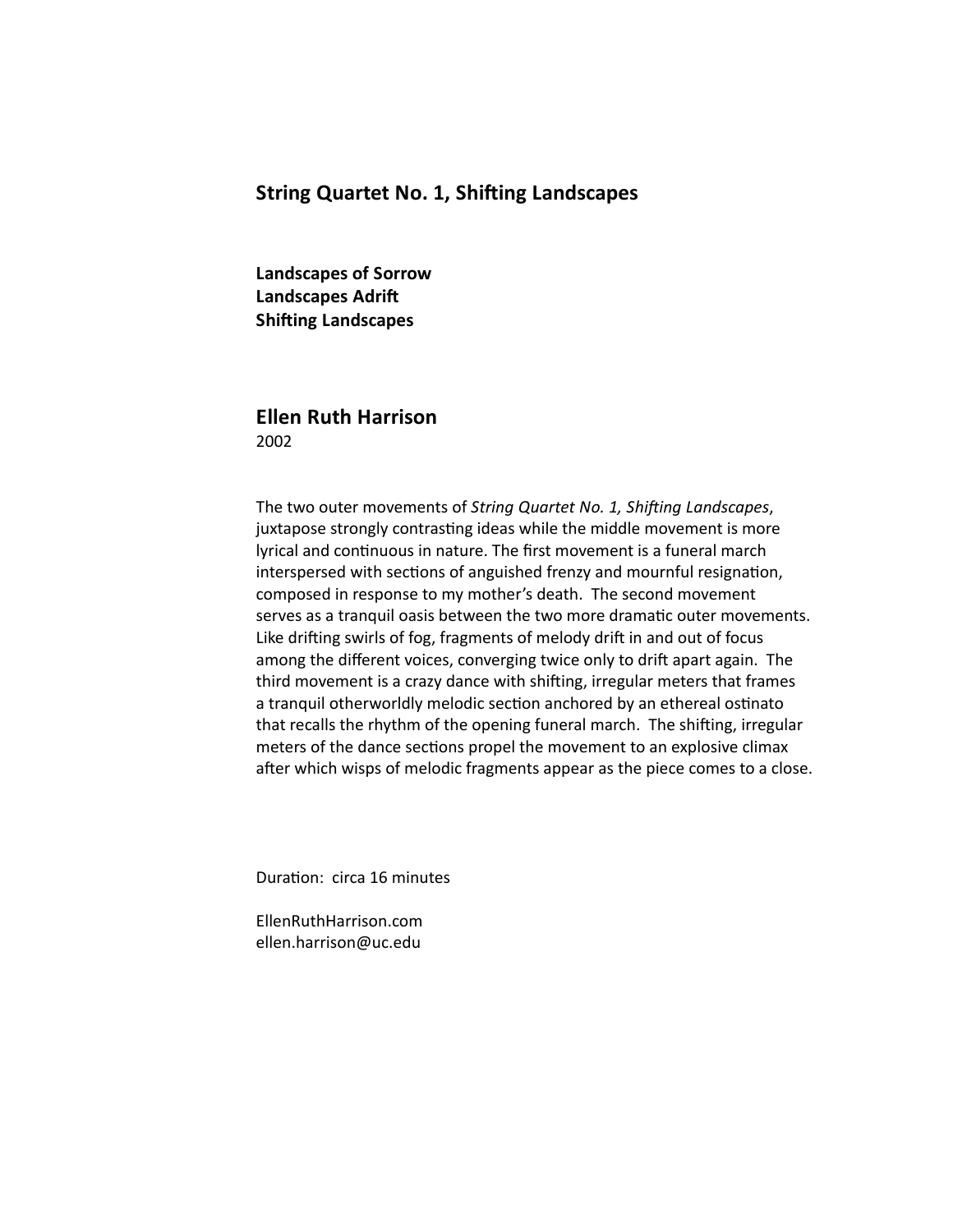# String Quartet No. 1, Shifting Landscapes

## Landscapes of Sorrow

*in* memory of my mother

° ¢ Violin I Violin II Viola Violoncello <sup>f</sup> *risoluto e marcato* Grave  $\frac{1}{6}$  = 56 f *sub.* p  $f$  sub.  $p$  $\tilde{p}$ 4  $\frac{4}{4}$ 4  $\frac{4}{4}$ 4  $\frac{4}{4}$ 4  $\frac{4}{4}$ & <sup>∑</sup> <sup>&</sup>gt; <sup>&</sup>gt; ∑  $\frac{4}{94}$  sul pont.  $\frac{1}{\sqrt{2}}$   $\frac{1}{\sqrt{2}}$   $\frac{1}{\sqrt{2}}$   $\frac{1}{\sqrt{2}}$   $\frac{1}{\sqrt{2}}$   $\frac{1}{\sqrt{2}}$   $\frac{1}{\sqrt{2}}$   $\frac{1}{\sqrt{2}}$   $\frac{1}{\sqrt{2}}$   $\frac{1}{\sqrt{2}}$   $\frac{1}{\sqrt{2}}$   $\frac{1}{\sqrt{2}}$   $\frac{1}{\sqrt{2}}$   $\frac{1}{\sqrt{2}}$   $\frac{1}{\sqrt{2}}$   $\frac{1}{\sqrt{2}}$   $\frac{1}{\sqrt{2}}$   $\frac{94}{24}$   $-$ <u>.</u> pizz.  $\overline{\hat{\xi}}$  f  $\overline{e}$  $\overline{p}$ Œ  $\blacksquare$  $e^{i\theta}$   $e^{i\theta}$   $e^{i\theta}$   $e^{i\theta}$   $e^{i\theta}$   $e^{i\theta}$   $e^{i\theta}$   $e^{i\theta}$   $e^{i\theta}$   $e^{i\theta}$   $e^{i\theta}$   $e^{i\theta}$ fi  $\frac{1}{\sqrt{1-\frac{1}{\sqrt{1-\frac{1}{\sqrt{1-\frac{1}{\sqrt{1-\frac{1}{\sqrt{1-\frac{1}{\sqrt{1-\frac{1}{\sqrt{1-\frac{1}{\sqrt{1-\frac{1}{\sqrt{1-\frac{1}{\sqrt{1-\frac{1}{\sqrt{1-\frac{1}{\sqrt{1-\frac{1}{\sqrt{1-\frac{1}{\sqrt{1-\frac{1}{\sqrt{1-\frac{1}{\sqrt{1-\frac{1}{\sqrt{1-\frac{1}{\sqrt{1-\frac{1}{\sqrt{1-\frac{1}{\sqrt{1-\frac{1}{\sqrt{1-\frac{1}{\sqrt{1-\frac{1}{\sqrt{1-\frac{1}{\sqrt{1-\frac{1$ œ™  $\sqrt{7}$  $\frac{1}{\epsilon}$ . œ™  $\sqrt{7}$ œ™  $\frac{3}{2}$  $\frac{2}{\sqrt{1-\frac{1}{2}}}$ œ™  $\sqrt{7}$ œ™  $\sqrt{7}$  $\frac{1}{\sqrt{1-\frac{1}{\sqrt{1-\frac{1}{\sqrt{1-\frac{1}{\sqrt{1-\frac{1}{\sqrt{1-\frac{1}{\sqrt{1-\frac{1}{\sqrt{1-\frac{1}{\sqrt{1-\frac{1}{\sqrt{1-\frac{1}{\sqrt{1-\frac{1}{\sqrt{1-\frac{1}{\sqrt{1-\frac{1}{\sqrt{1-\frac{1}{\sqrt{1-\frac{1}{\sqrt{1-\frac{1}{\sqrt{1-\frac{1}{\sqrt{1-\frac{1}{\sqrt{1-\frac{1}{\sqrt{1-\frac{1}{\sqrt{1-\frac{1}{\sqrt{1-\frac{1}{\sqrt{1-\frac{1}{\sqrt{1-\frac{1}{\sqrt{1-\frac{1$ œ™  $\frac{y}{2}$ œ™  $\sqrt{y}$  $\frac{v}{\sqrt{1-v^2}}$ œ™  $\sqrt{7}$ 



Ellen Ruth Harrison (2002)

© 2002 Ellen Ruth Harrison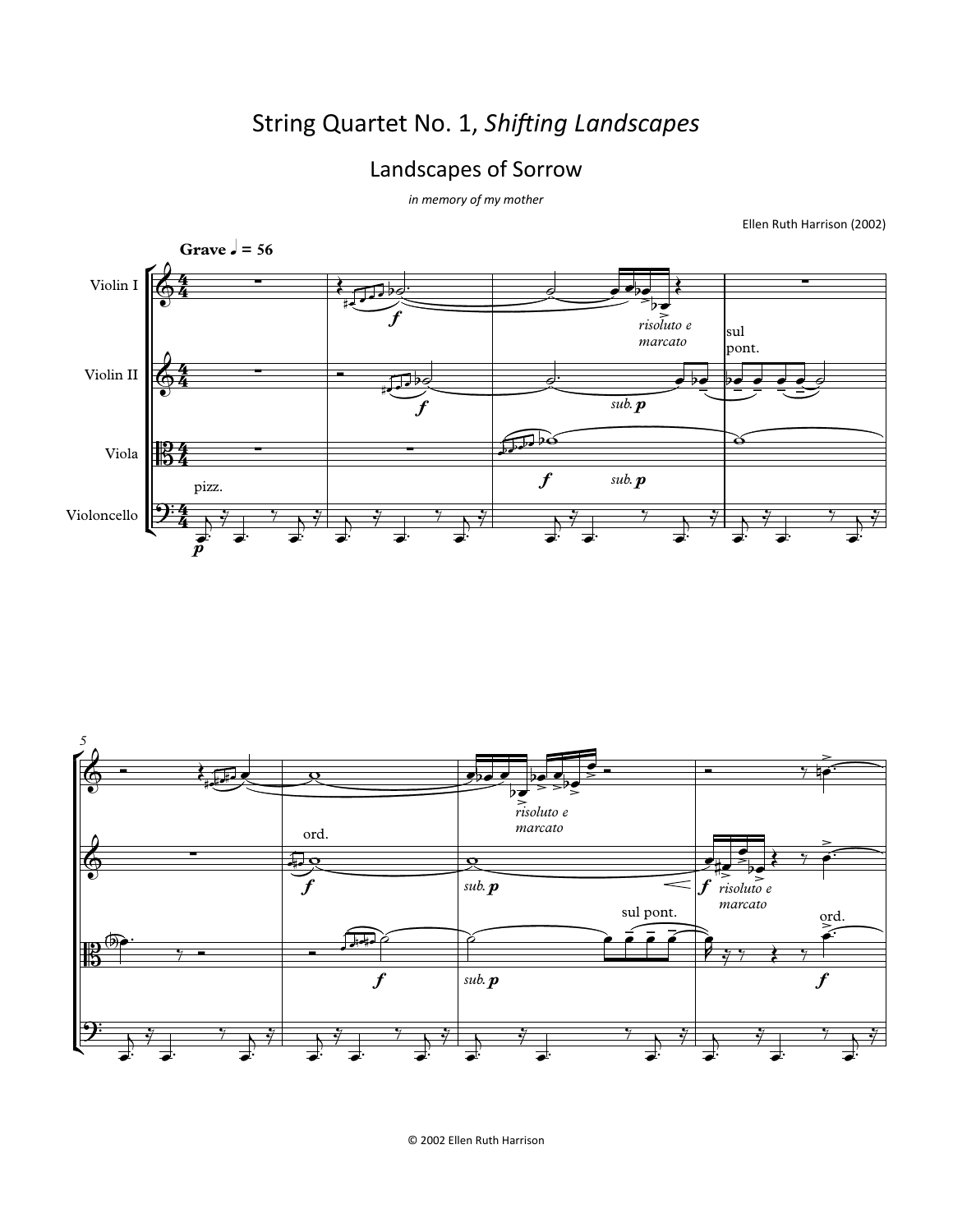



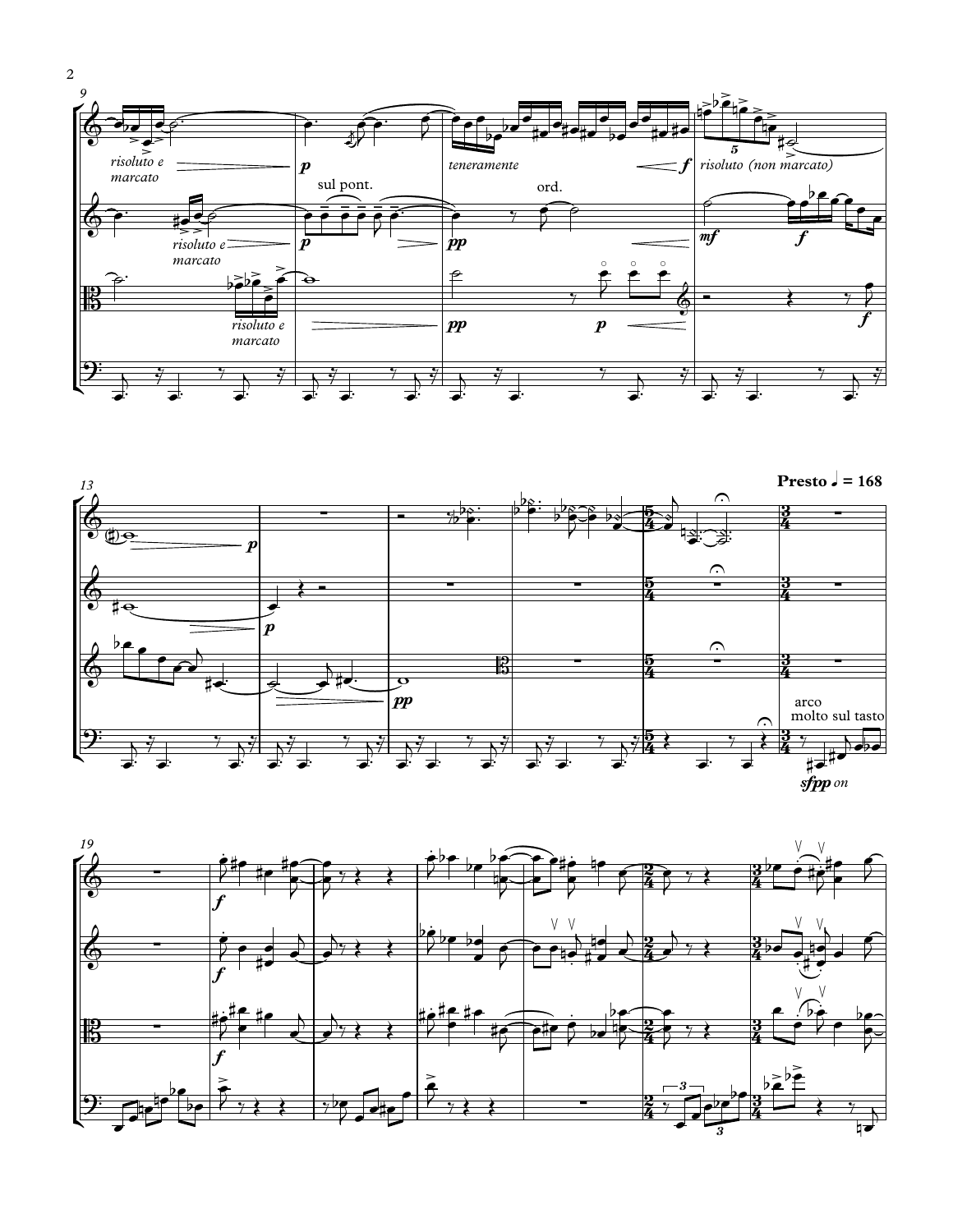





pp *on*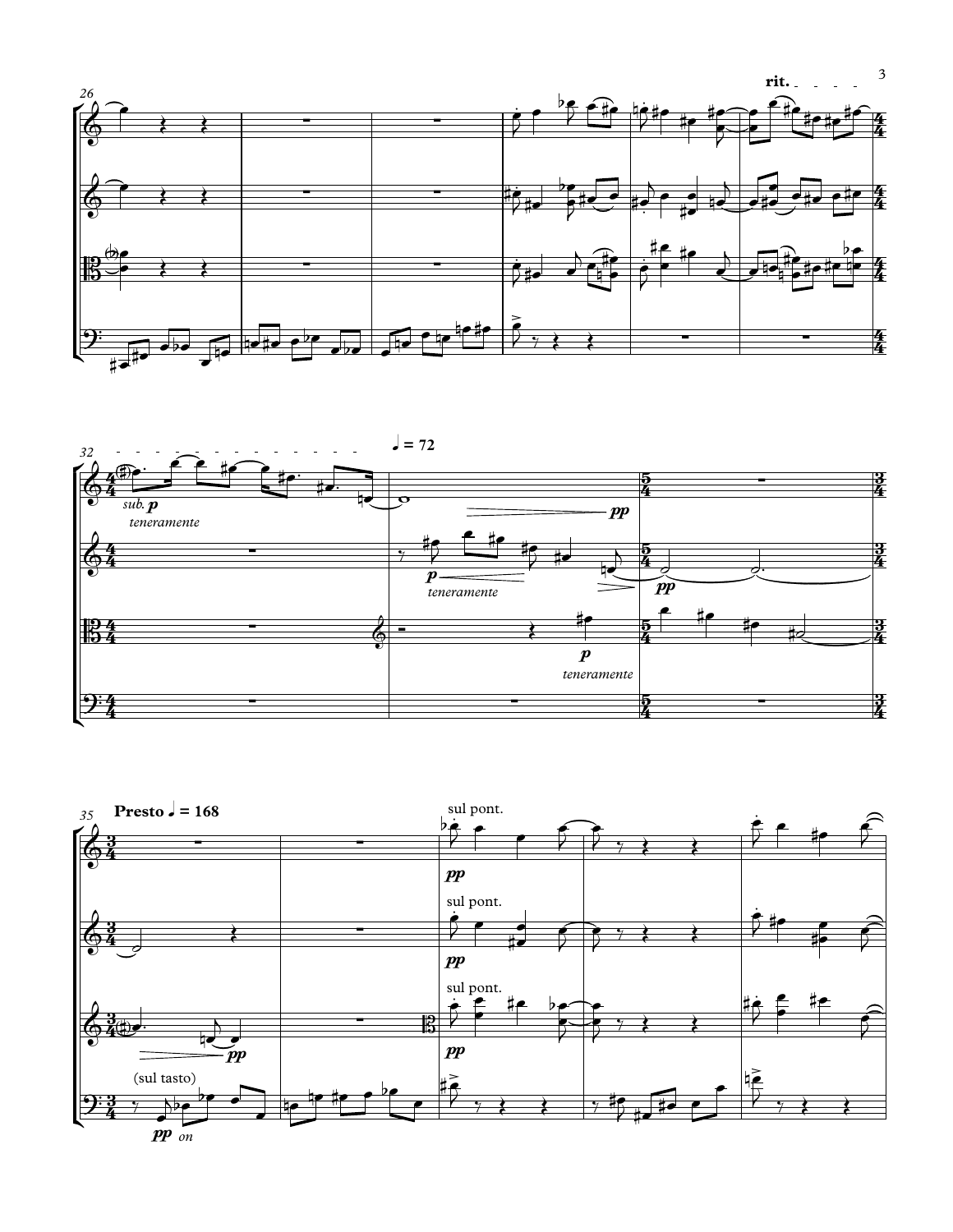



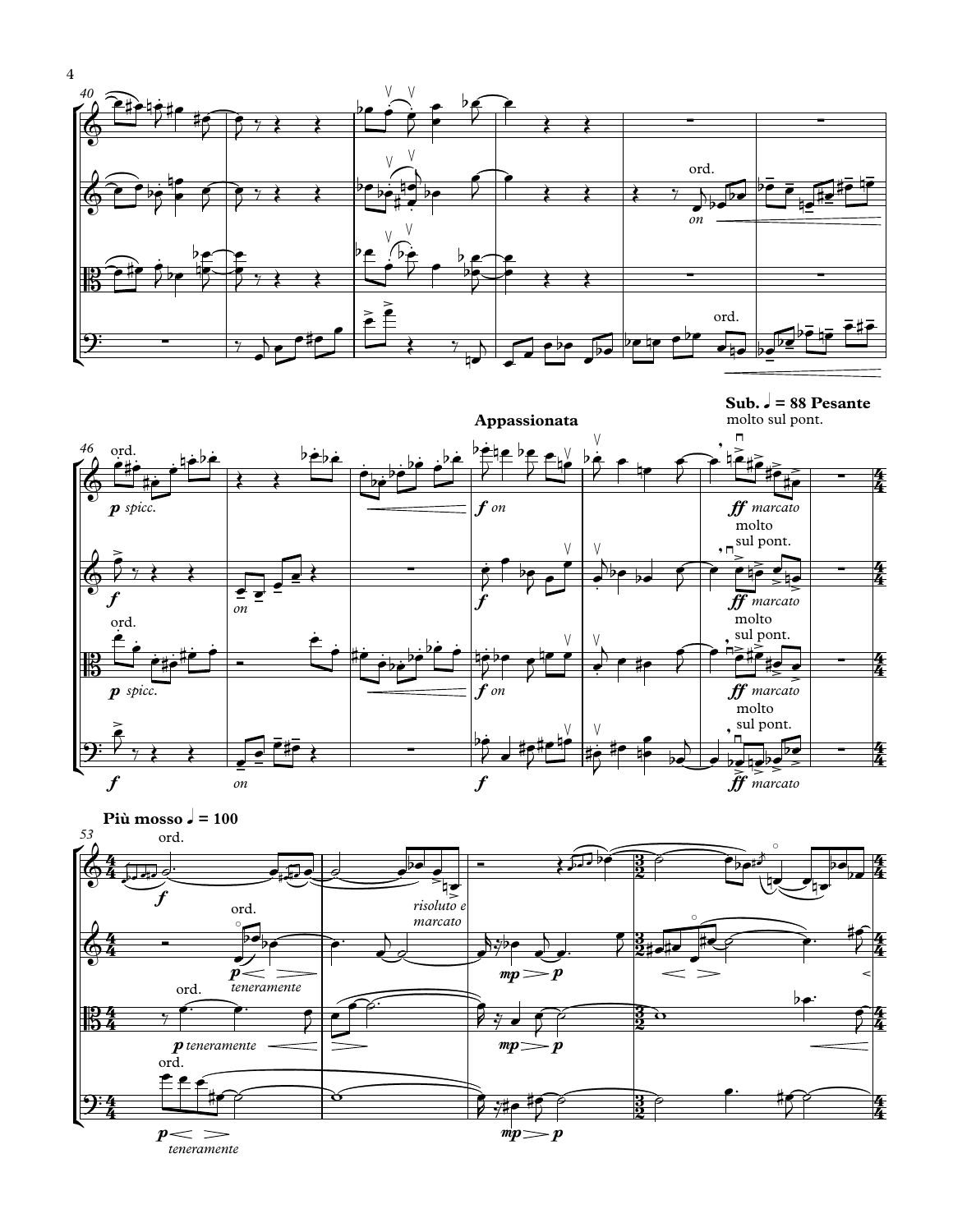



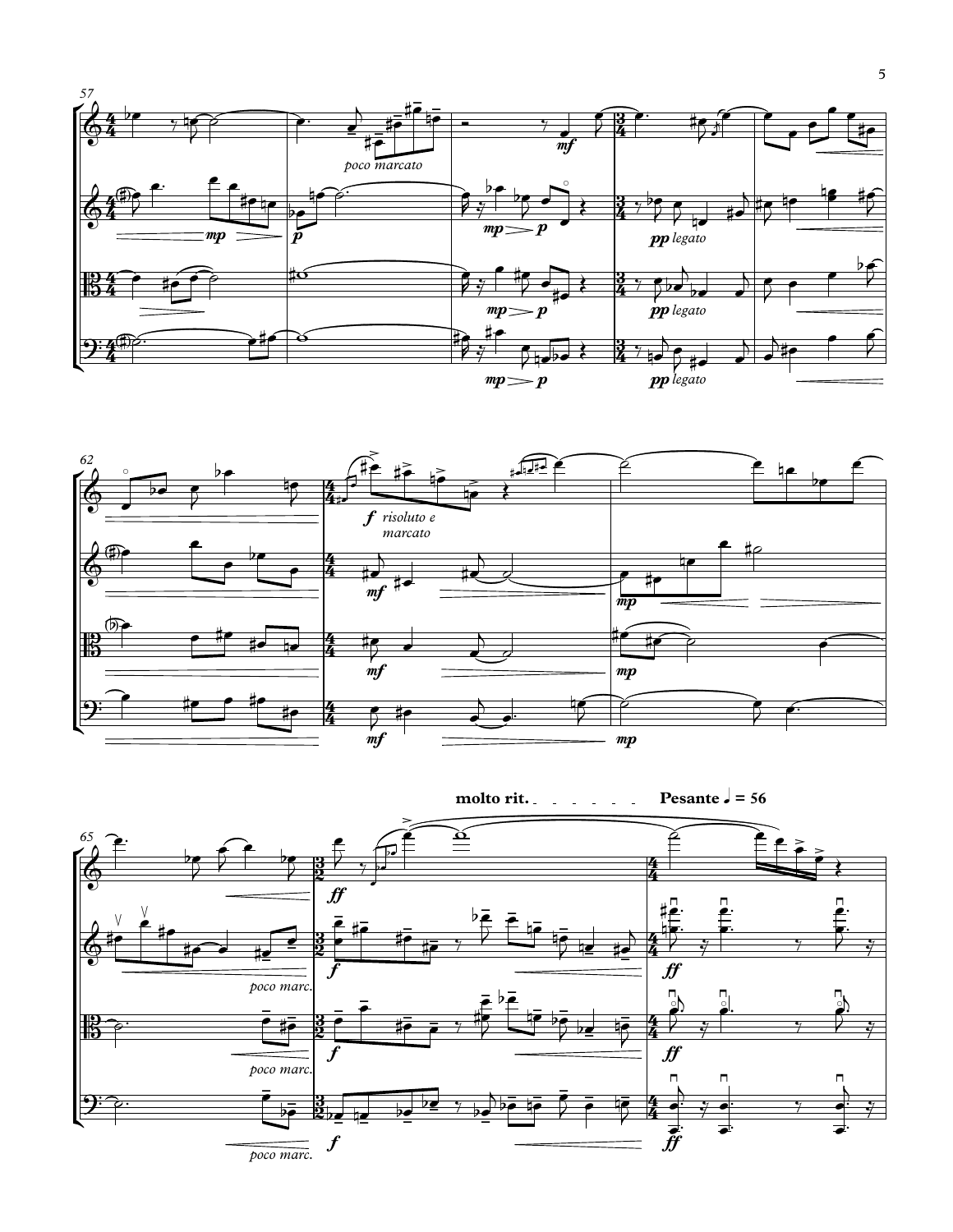



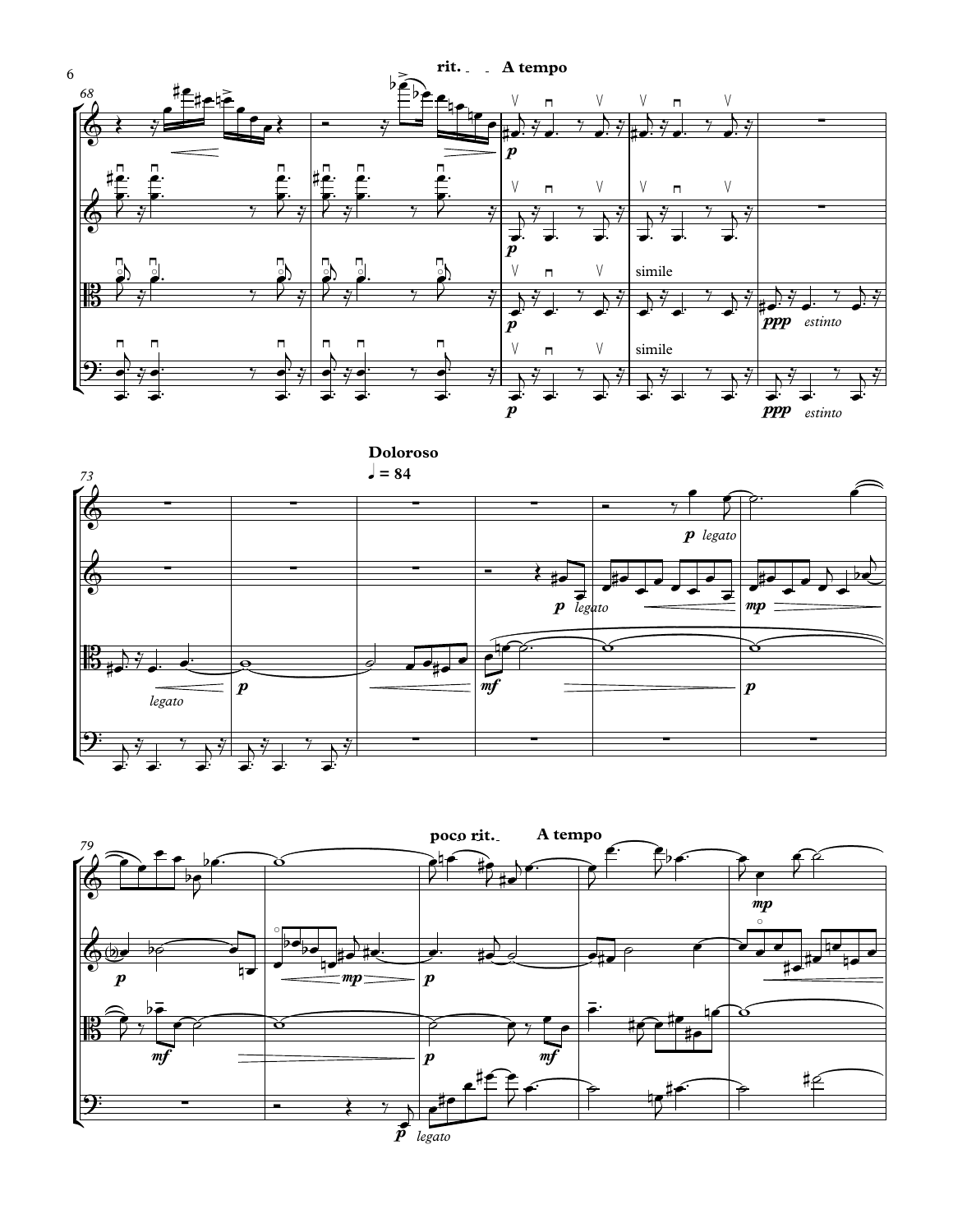





*morendo*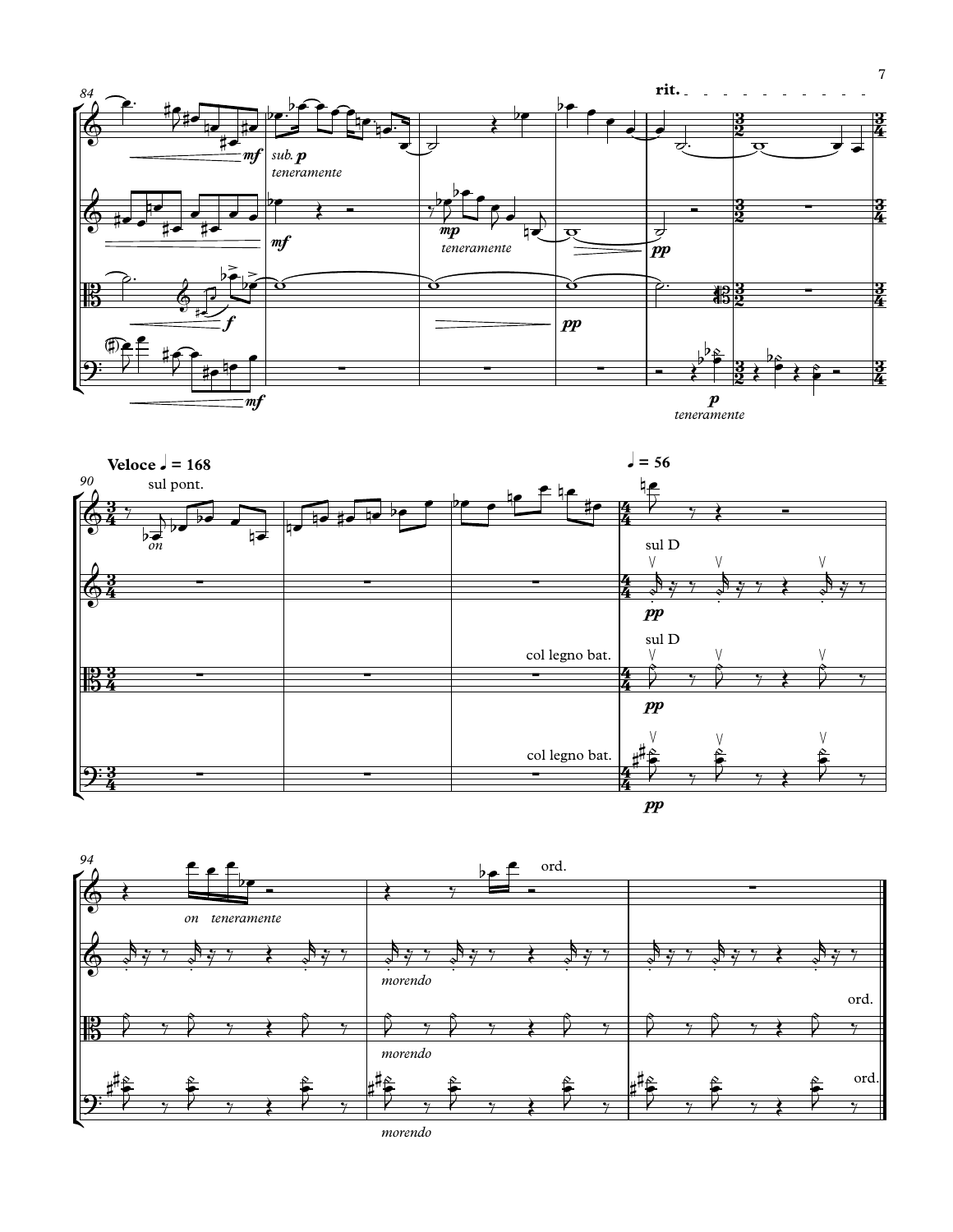



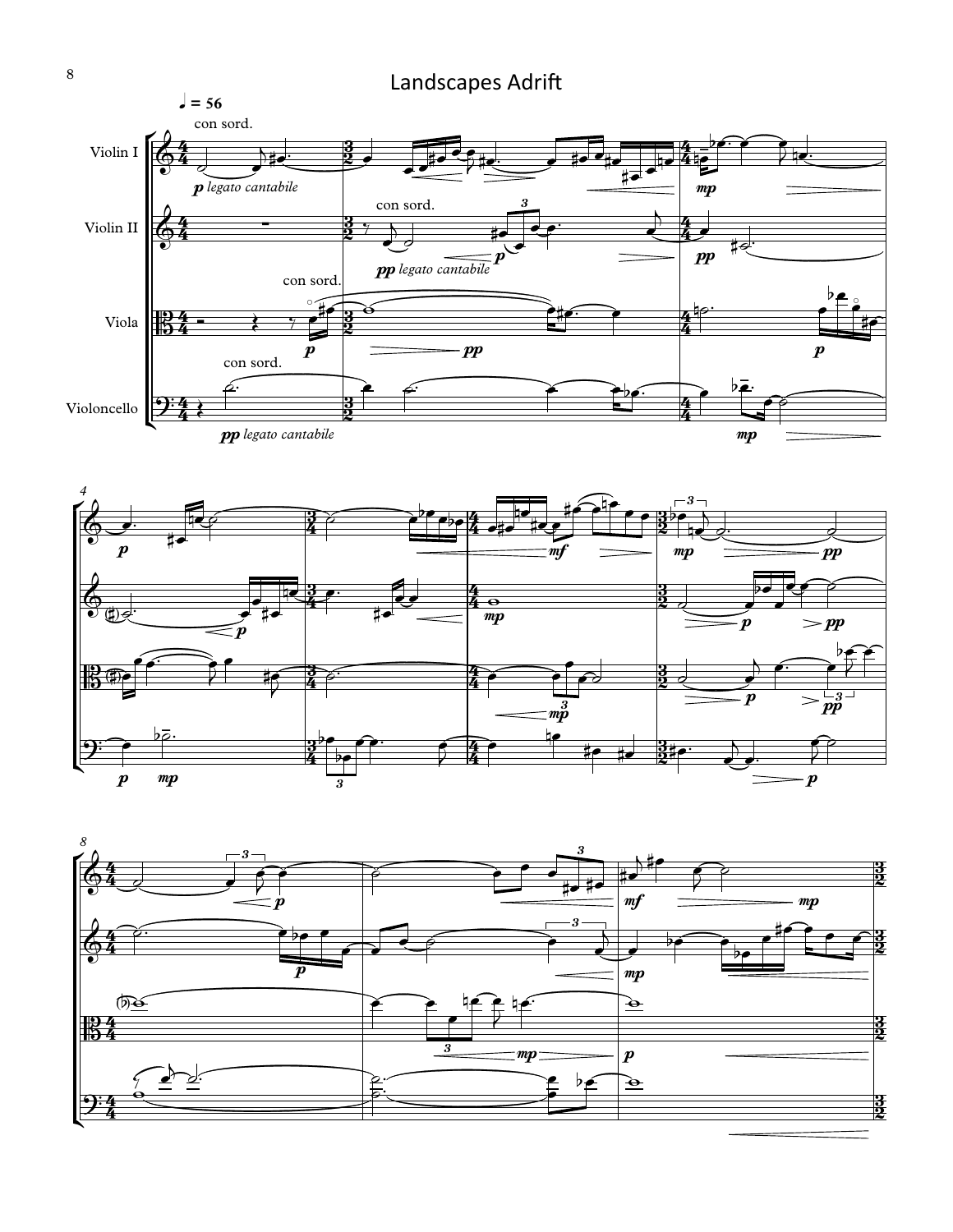





 $\boldsymbol{p}$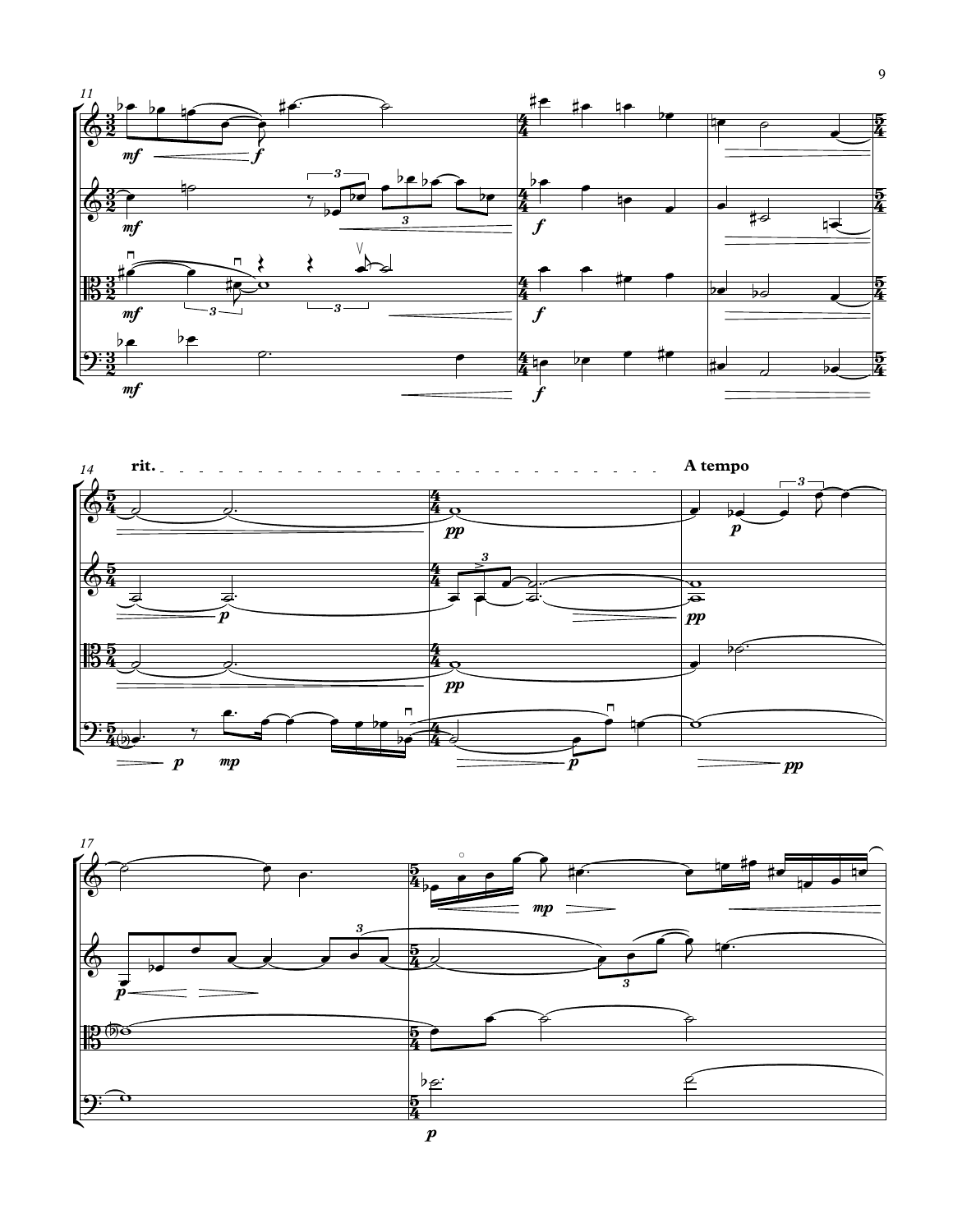





**rit.**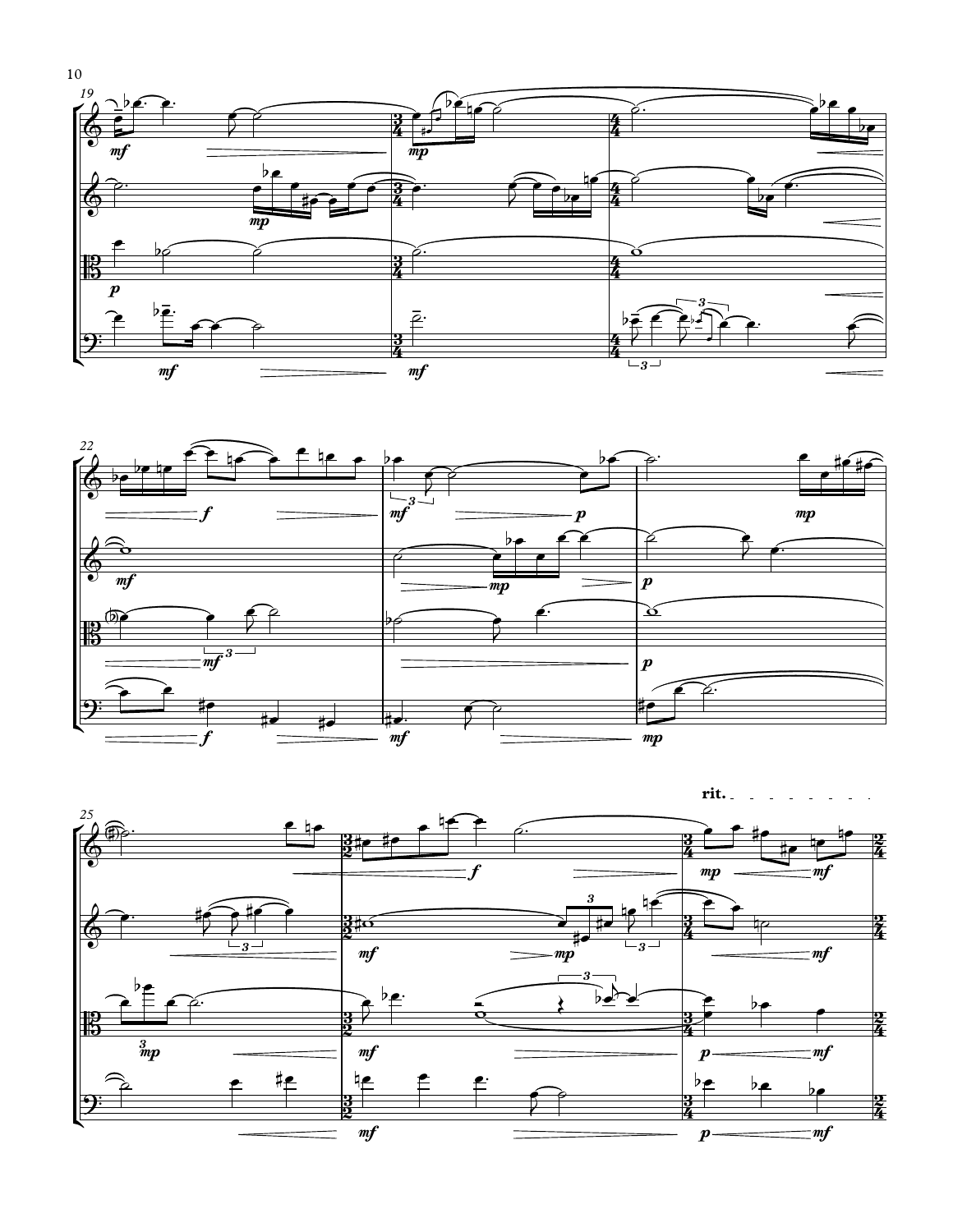



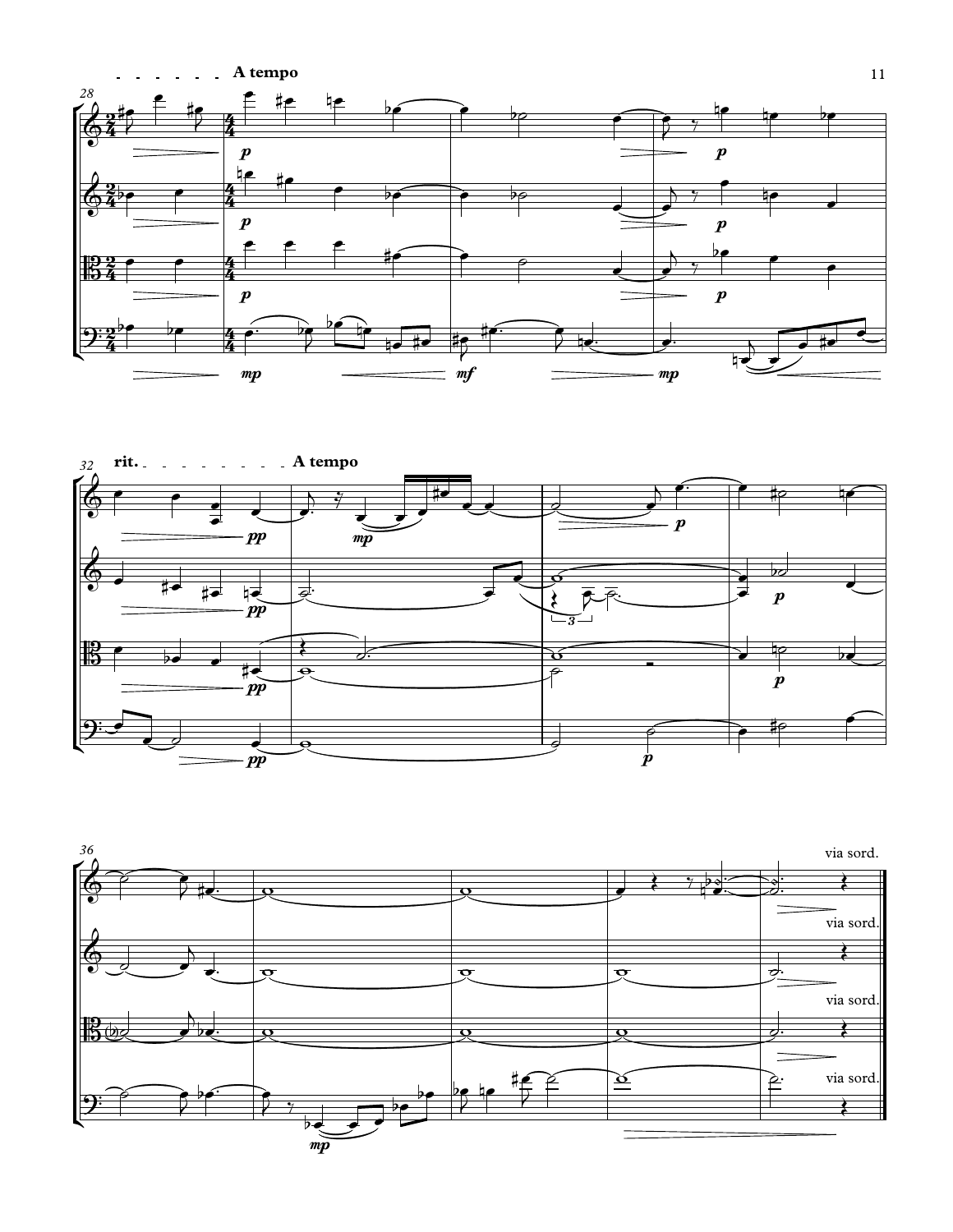#### Shifting Landscapes



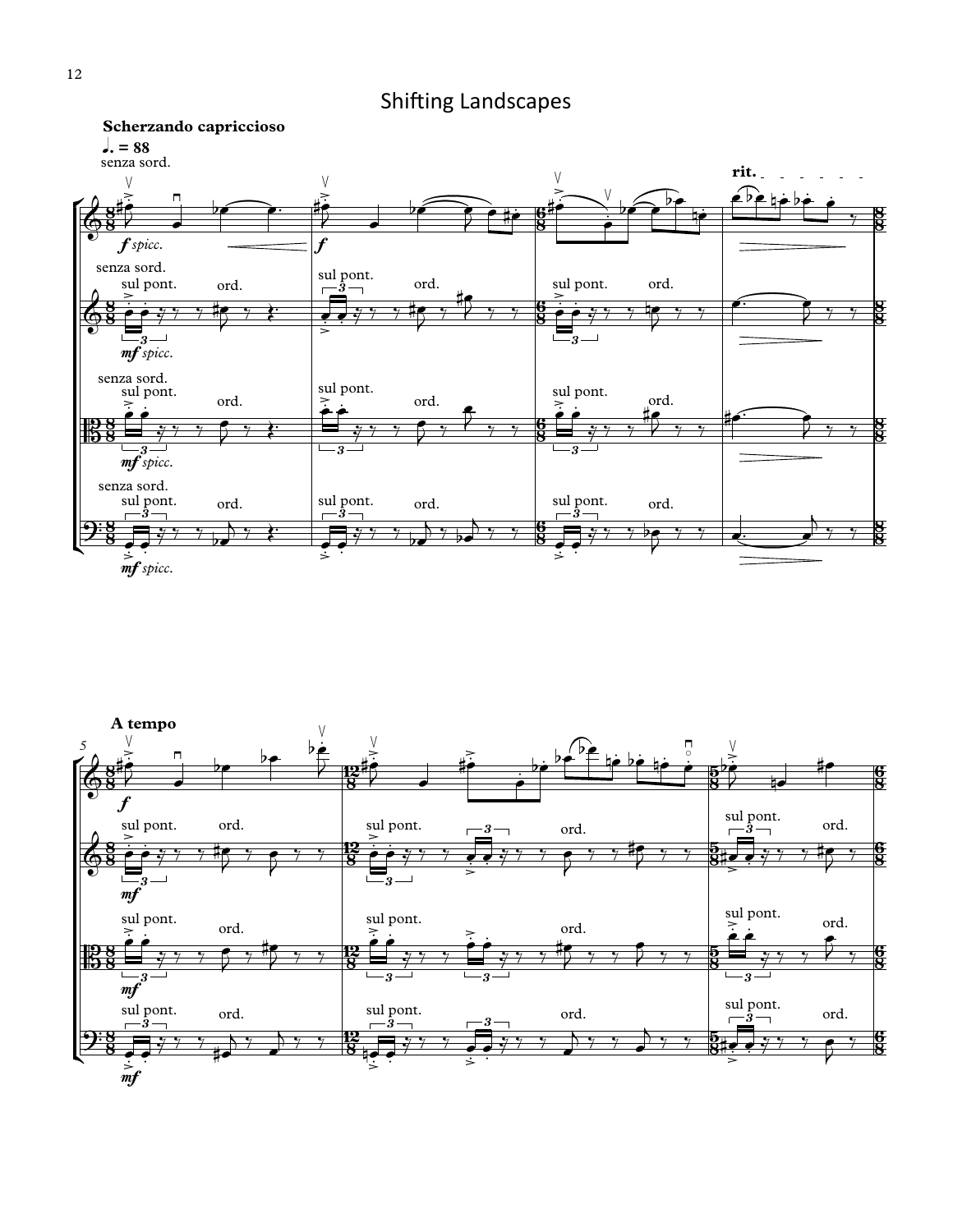



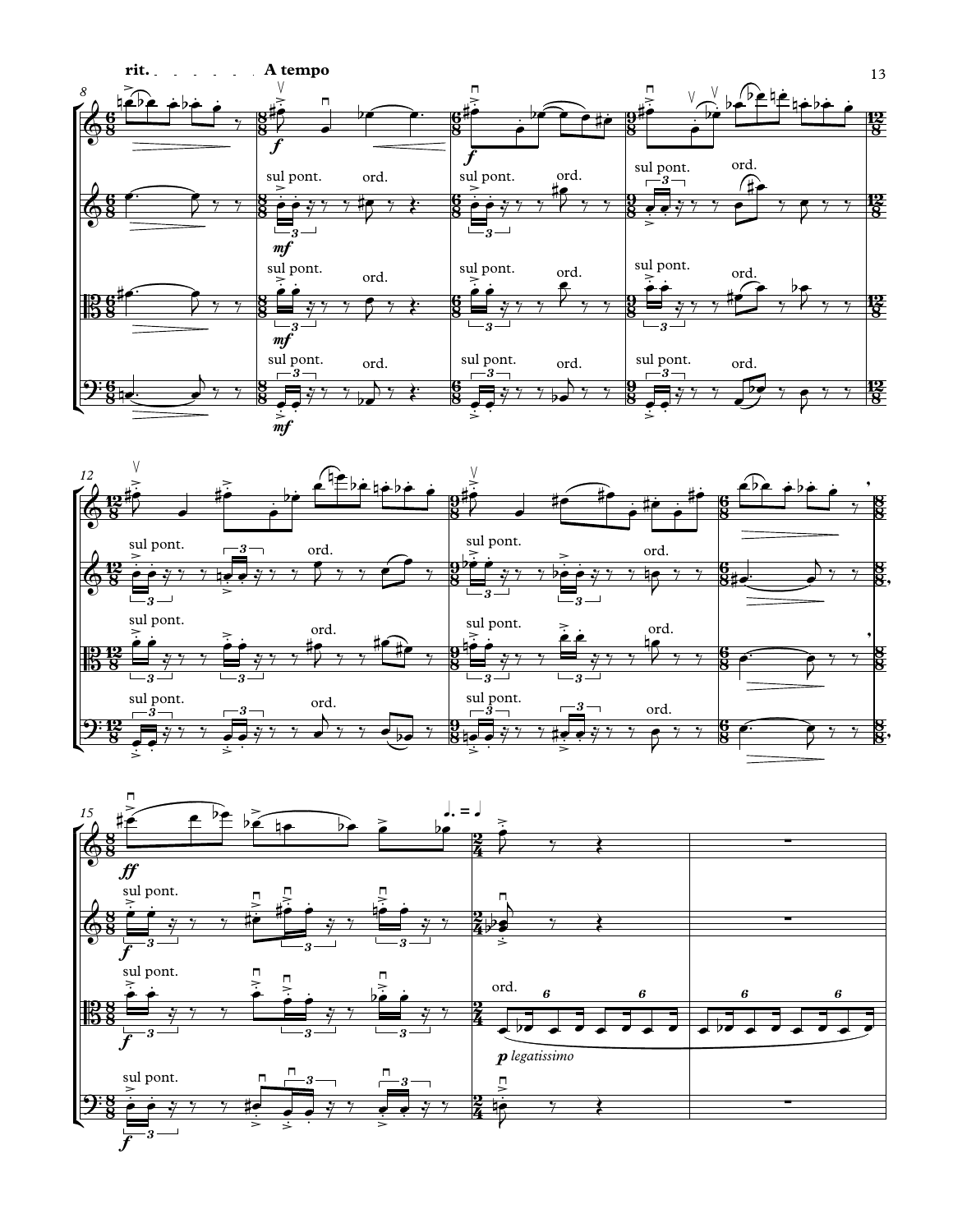



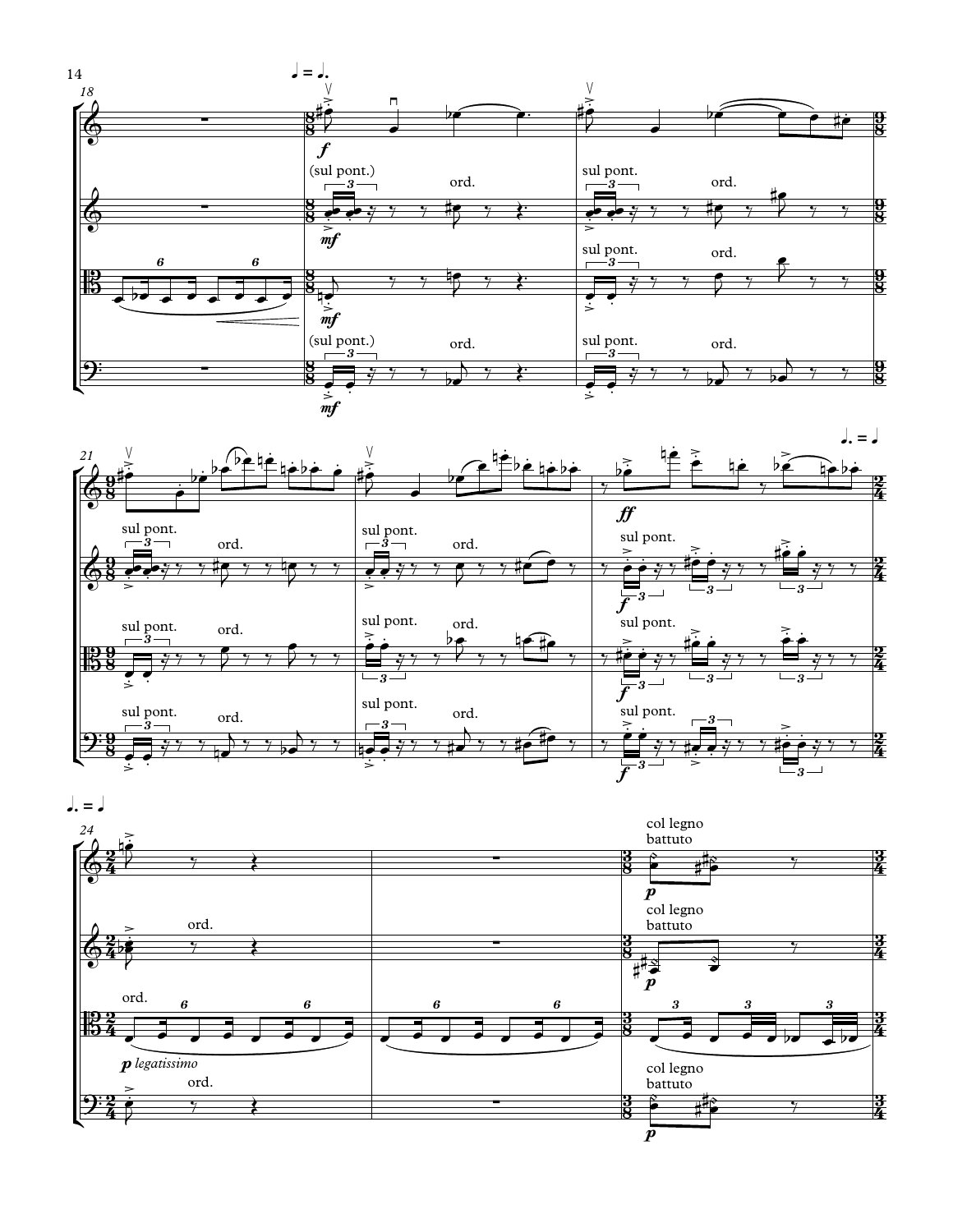



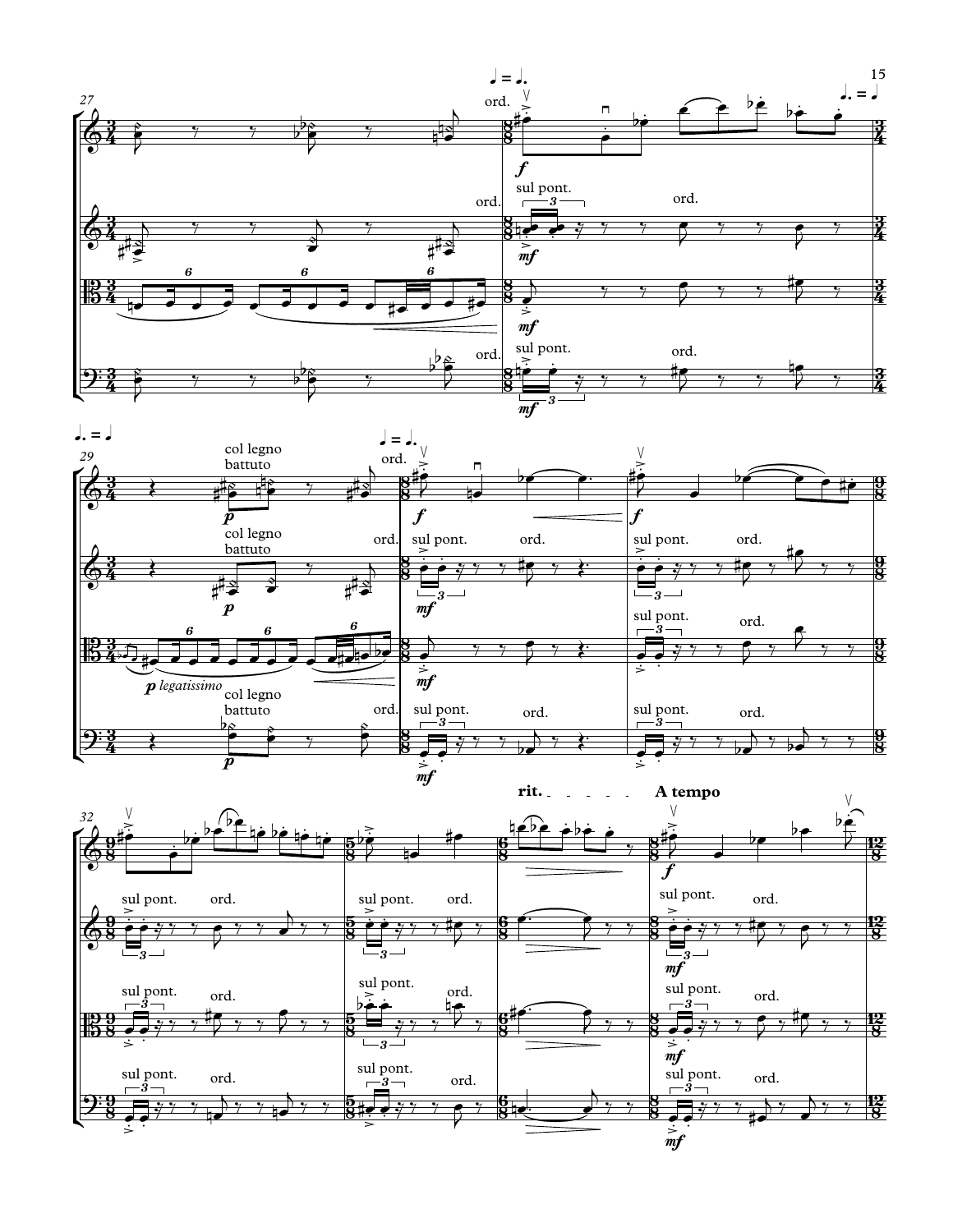



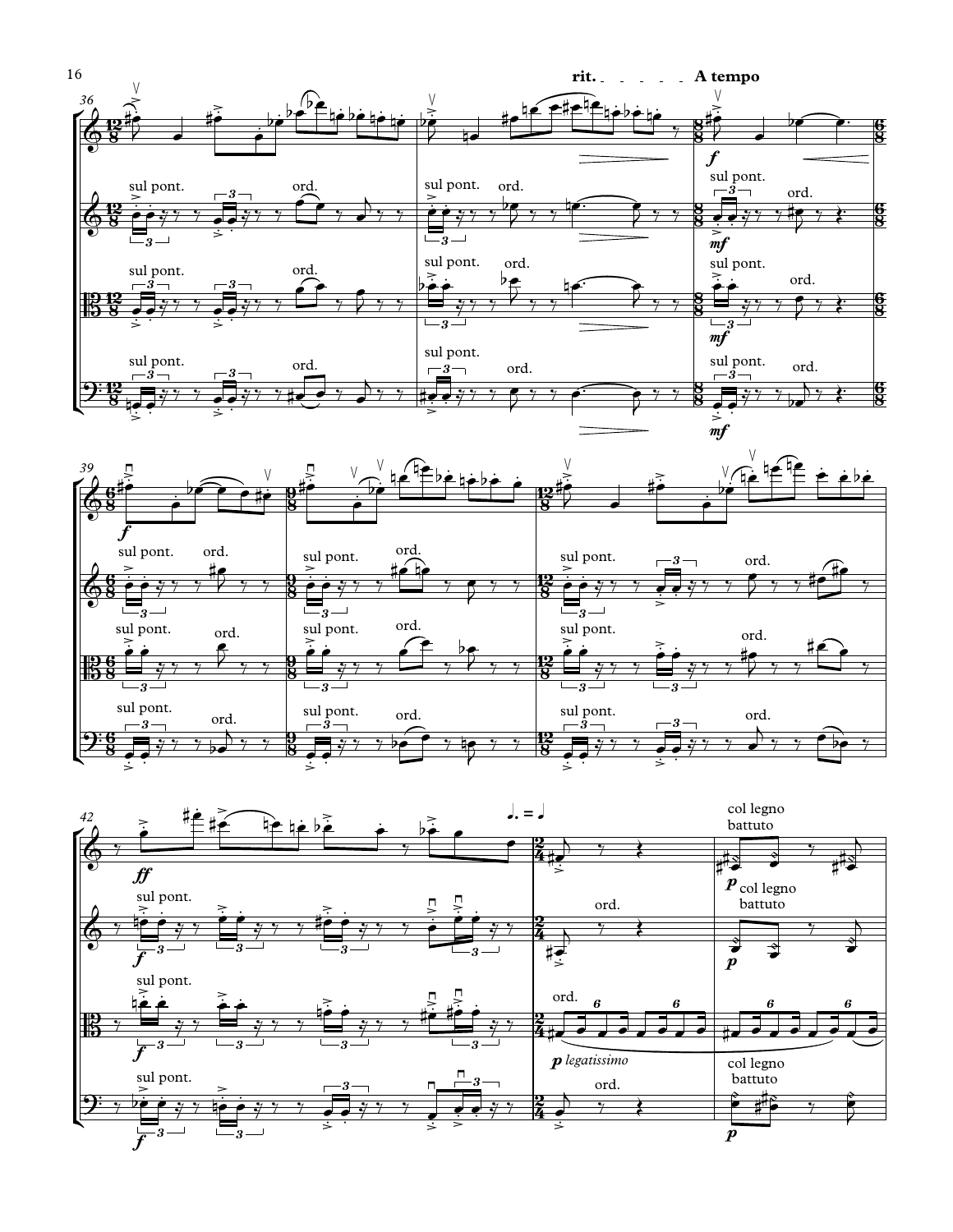



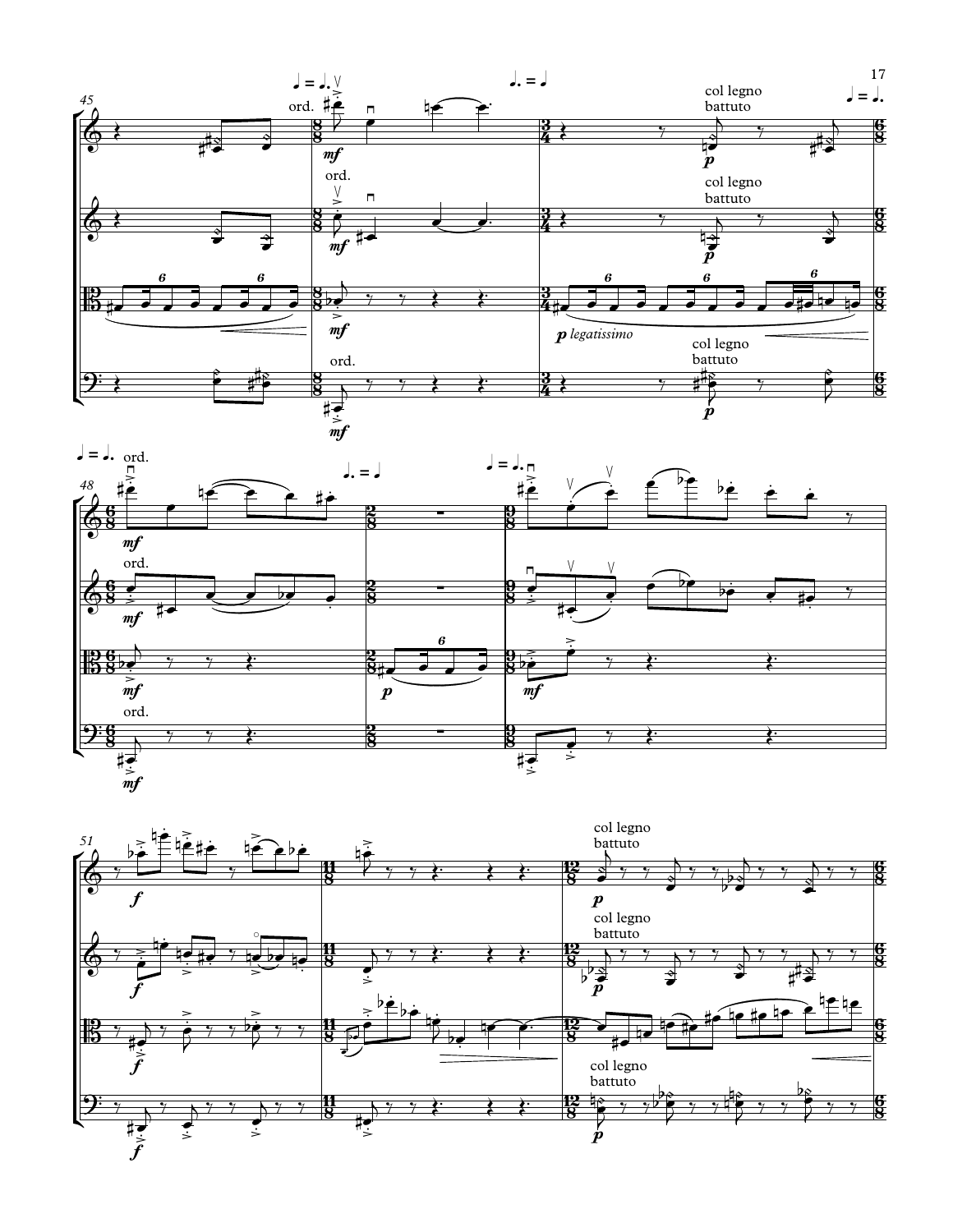



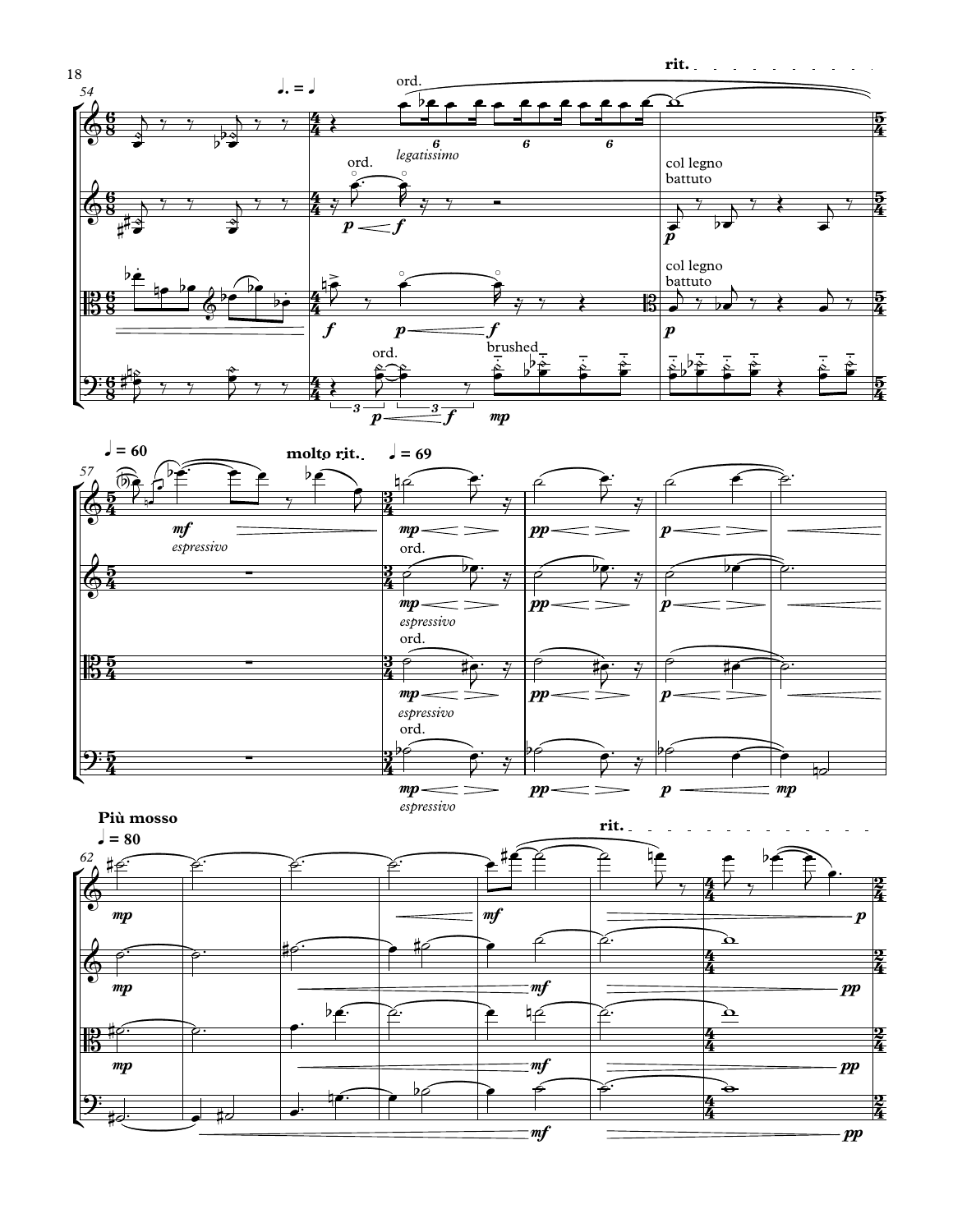



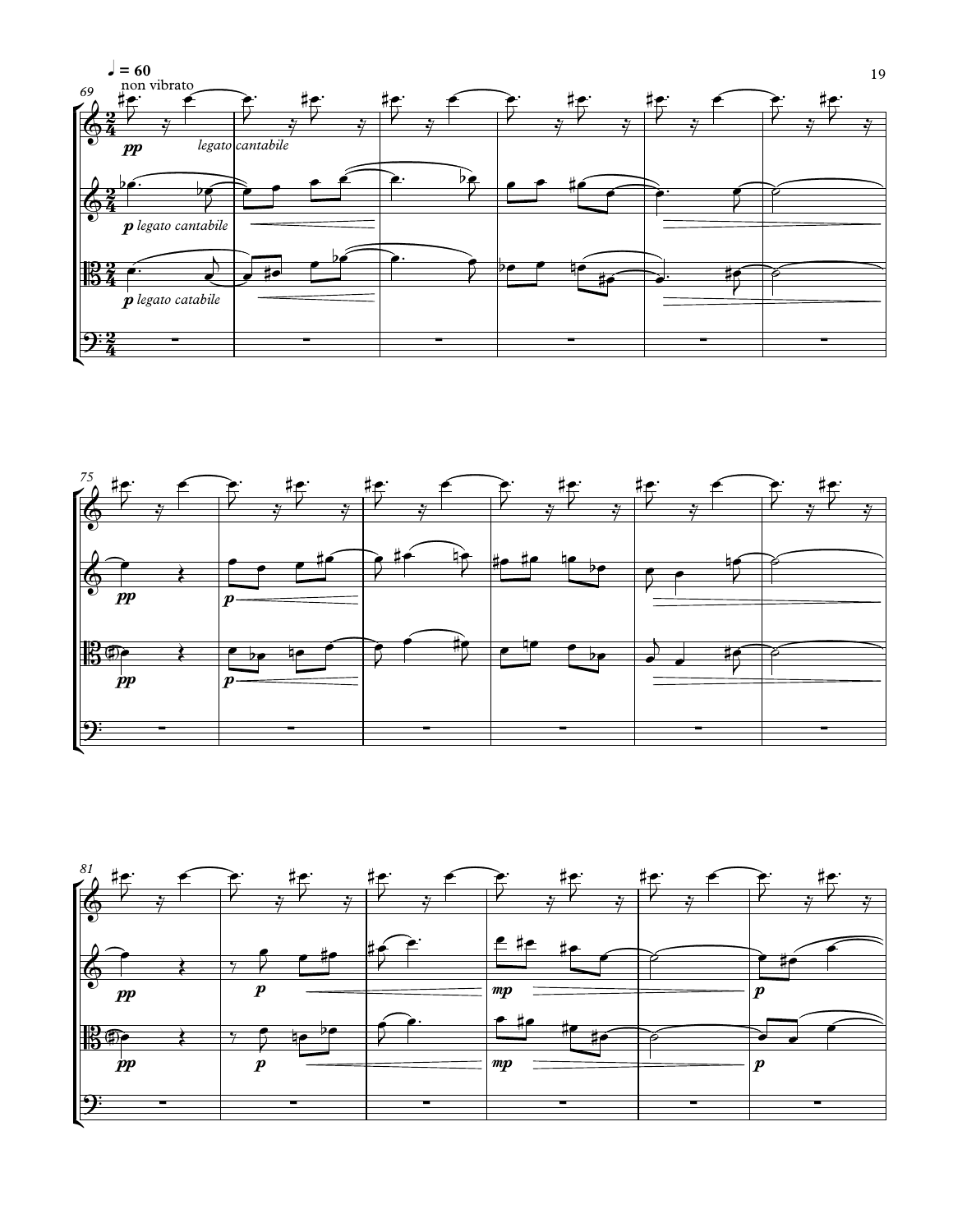





20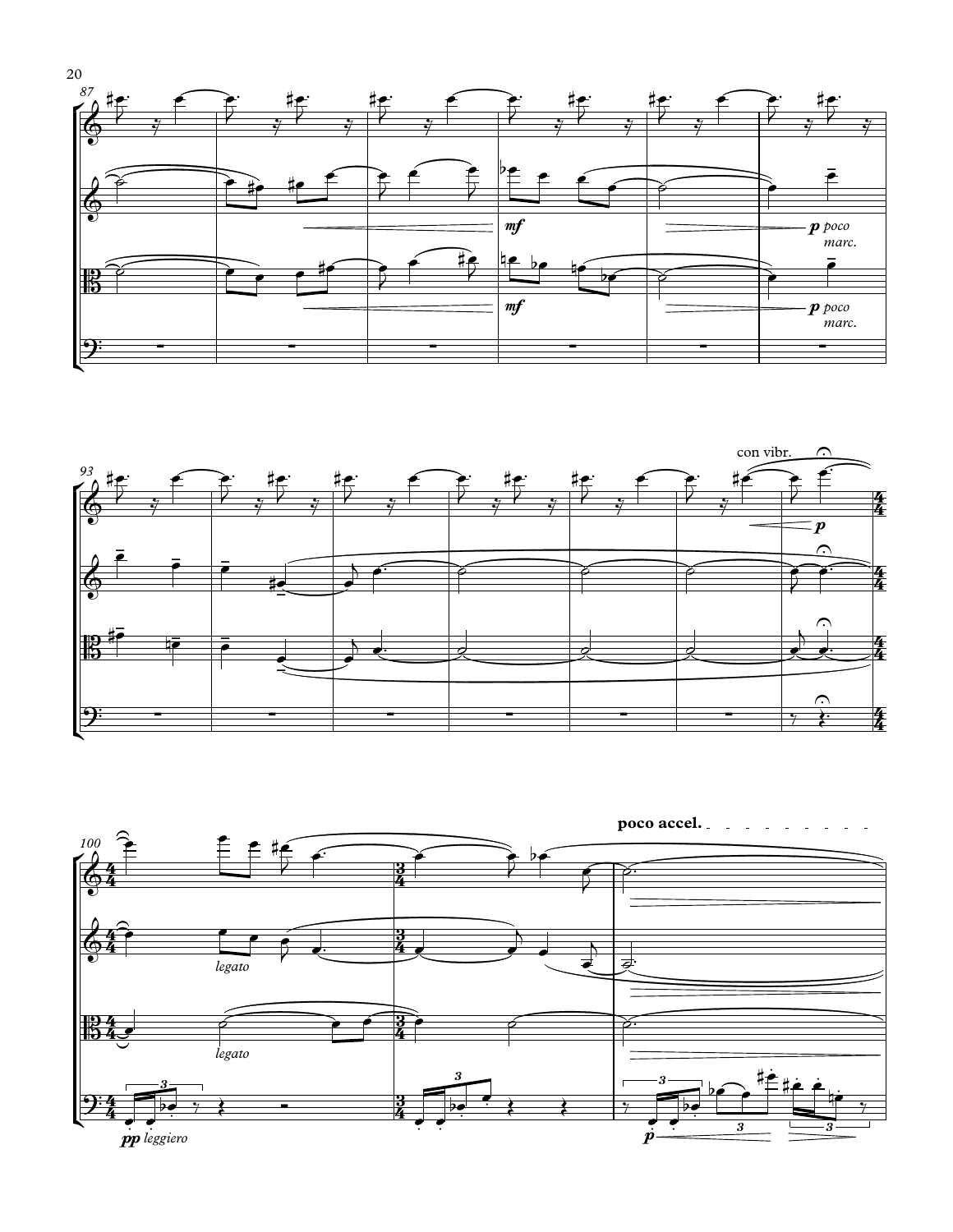



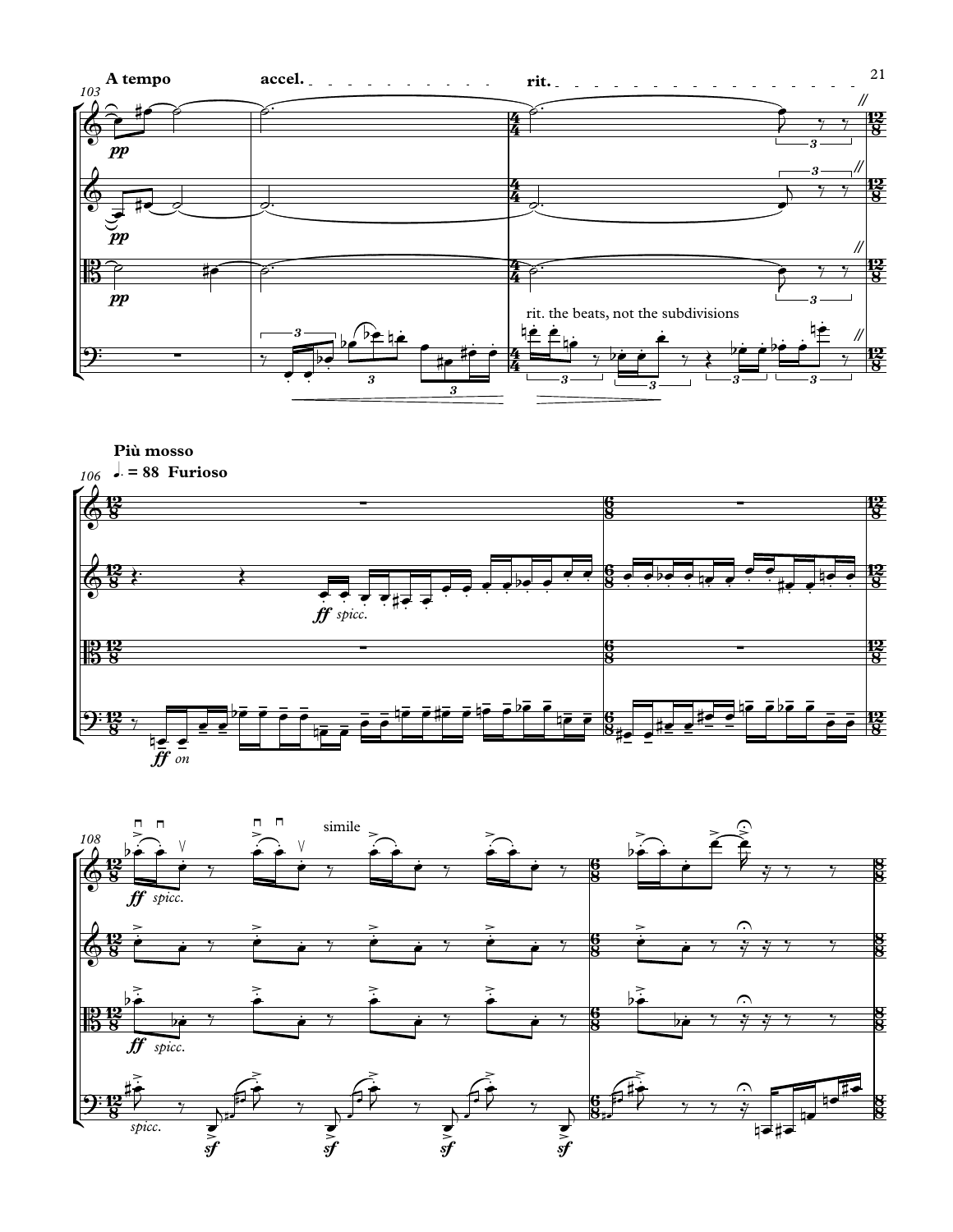

**A tempo**

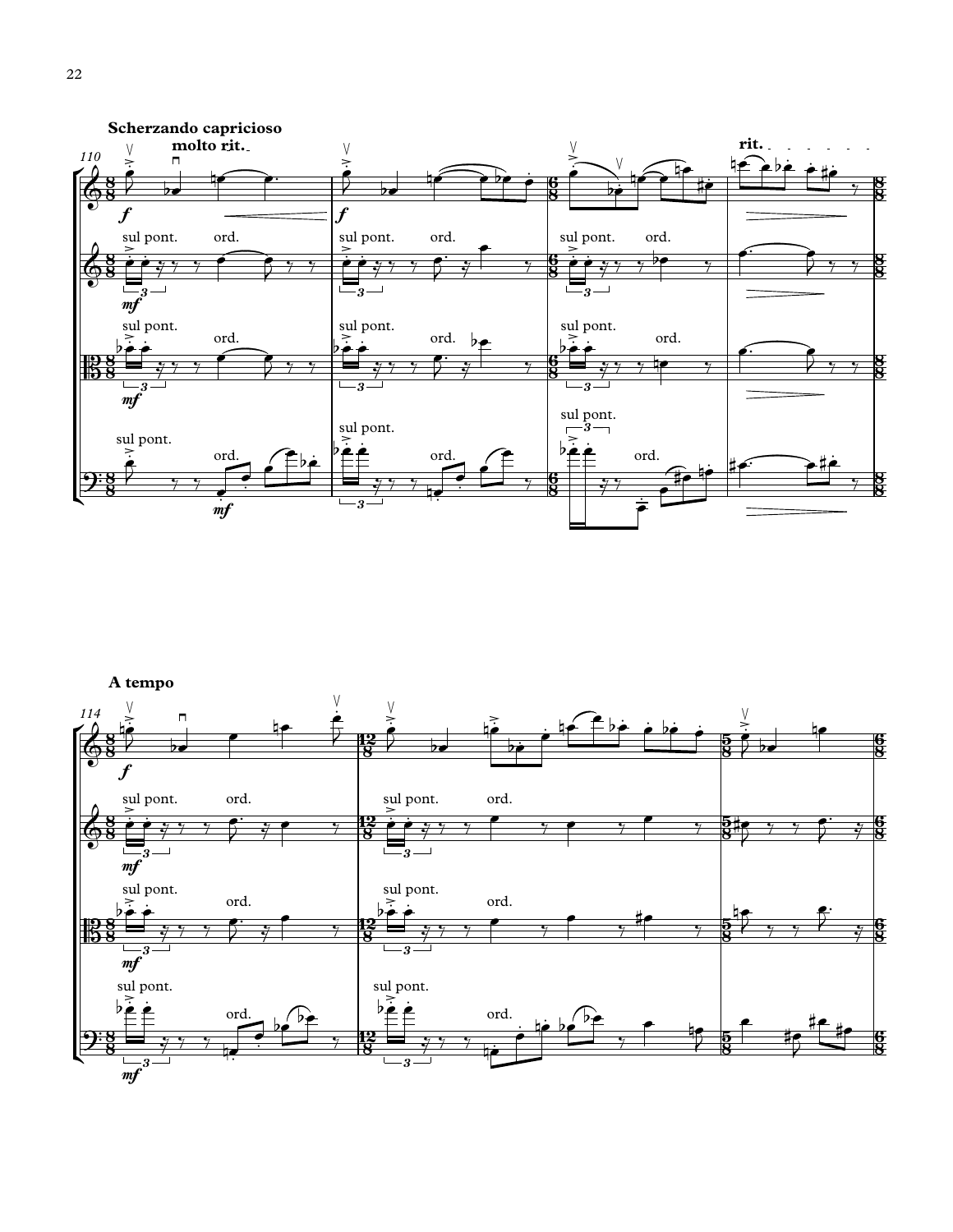



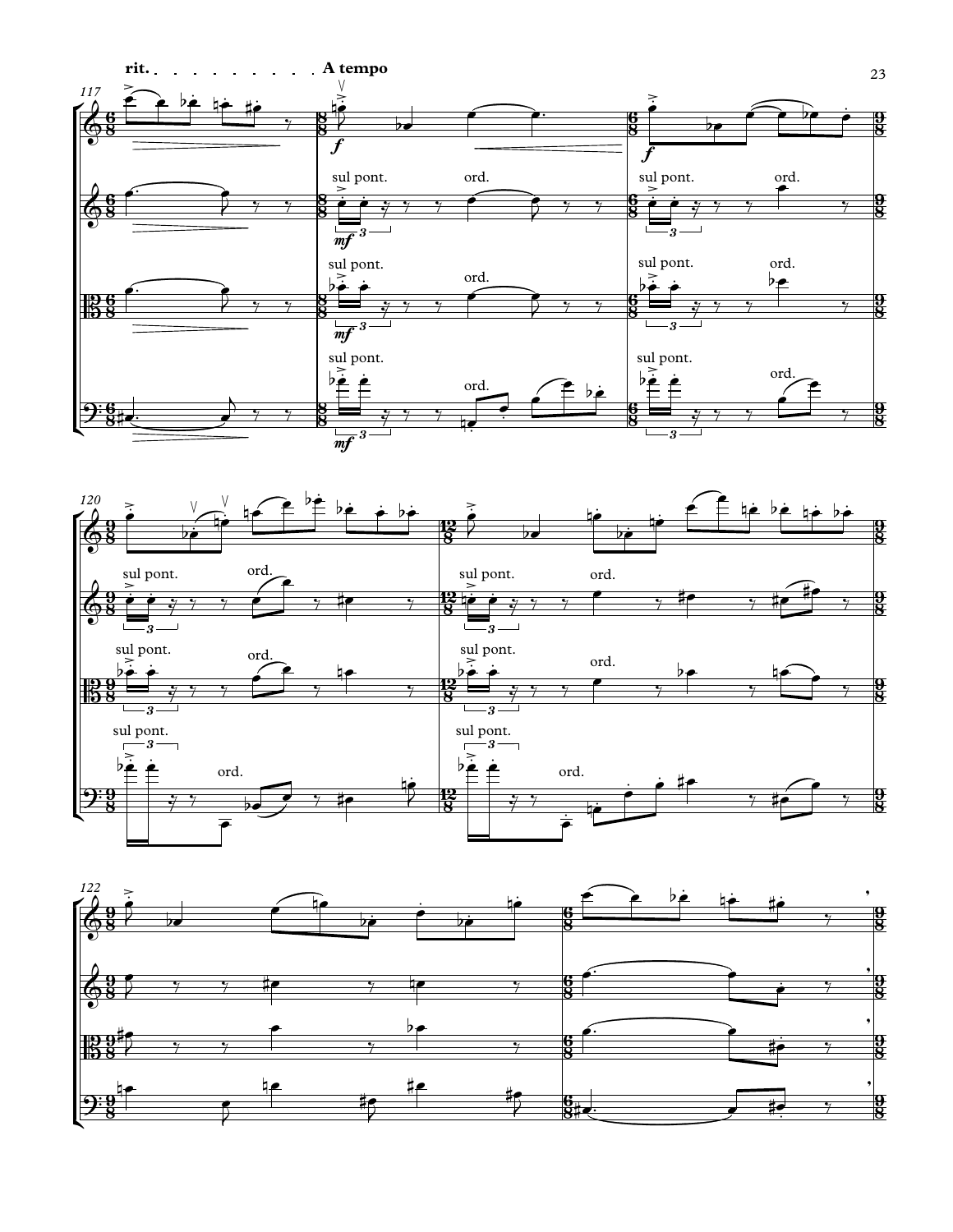



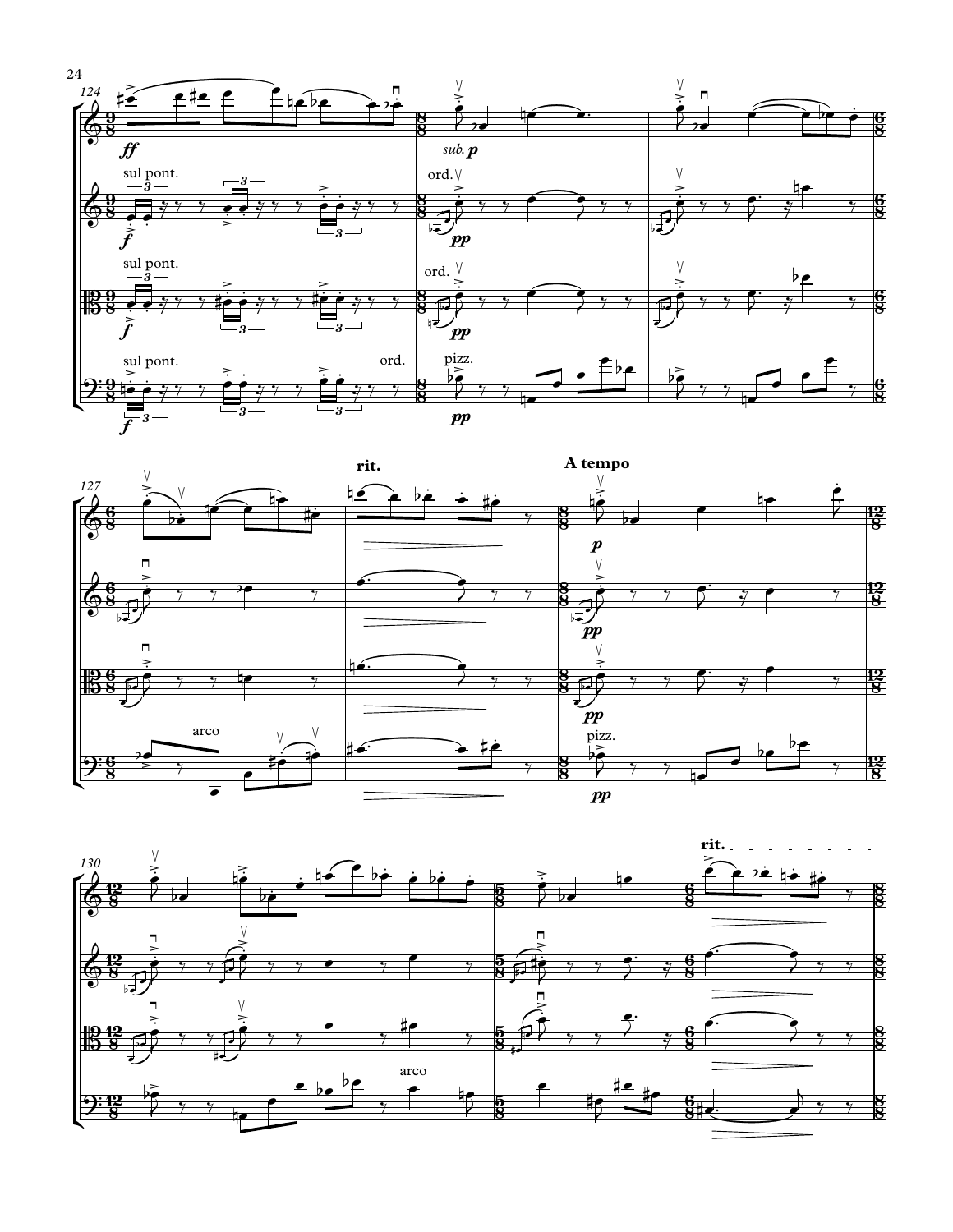



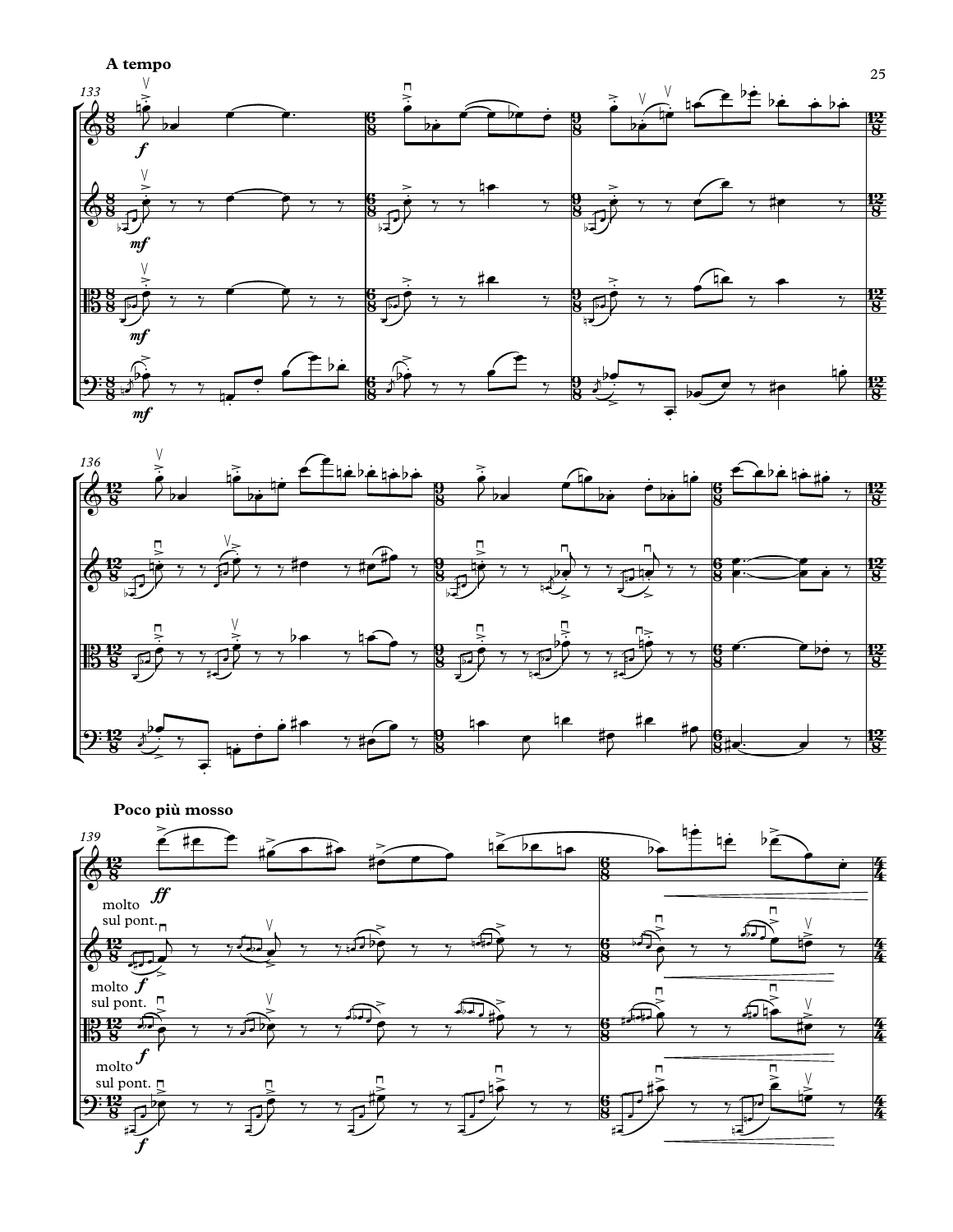